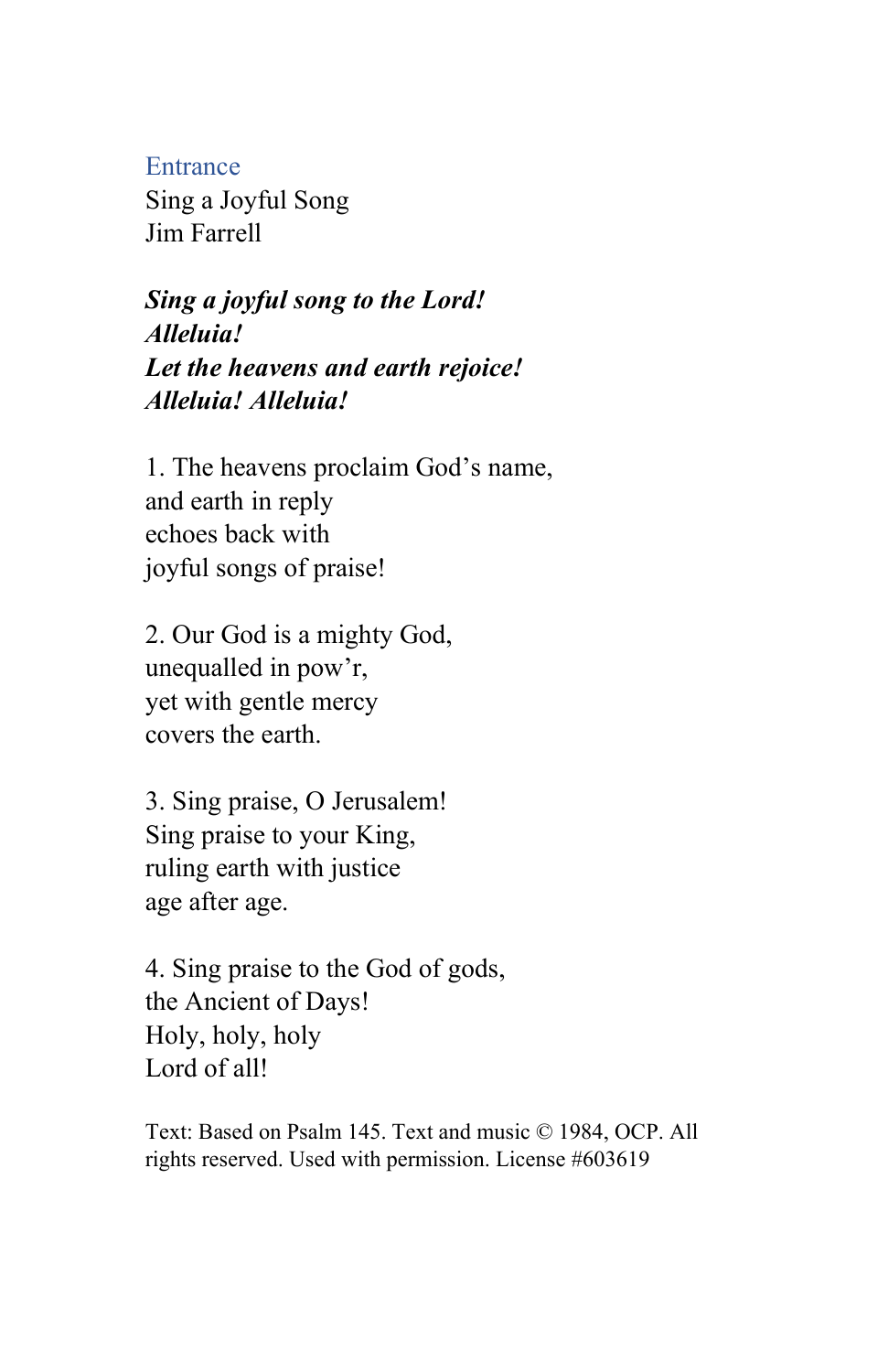## **Offertory**

You Alone Sarah Hart/Dwight Liles

*You alone are holy, you alone are Lord. You alone are worthy to be honored and adored. Mercy you have given, kindness you have shown. Love is you alone.*

1. Who of us is sinless in this place? Who of us deserves your saving grace? Who of us is good at all without your blessed love that falls upon our hearts to heal our brokenness?

2. What is there to do but thank you, then, for the gift that we might call you friend? Greater love has not been known than that for which you gave your only son, that you might see us, pure and blessed.

© 1999, 2007, Universal Music Group–Brentwood Benson Music Publishing, Inc., and Sarah Hart. All rights reserved. Used with permission of CapitolCMGPublishing.com and Spirit & Song®, a division of OCP. Used with permission. License #603619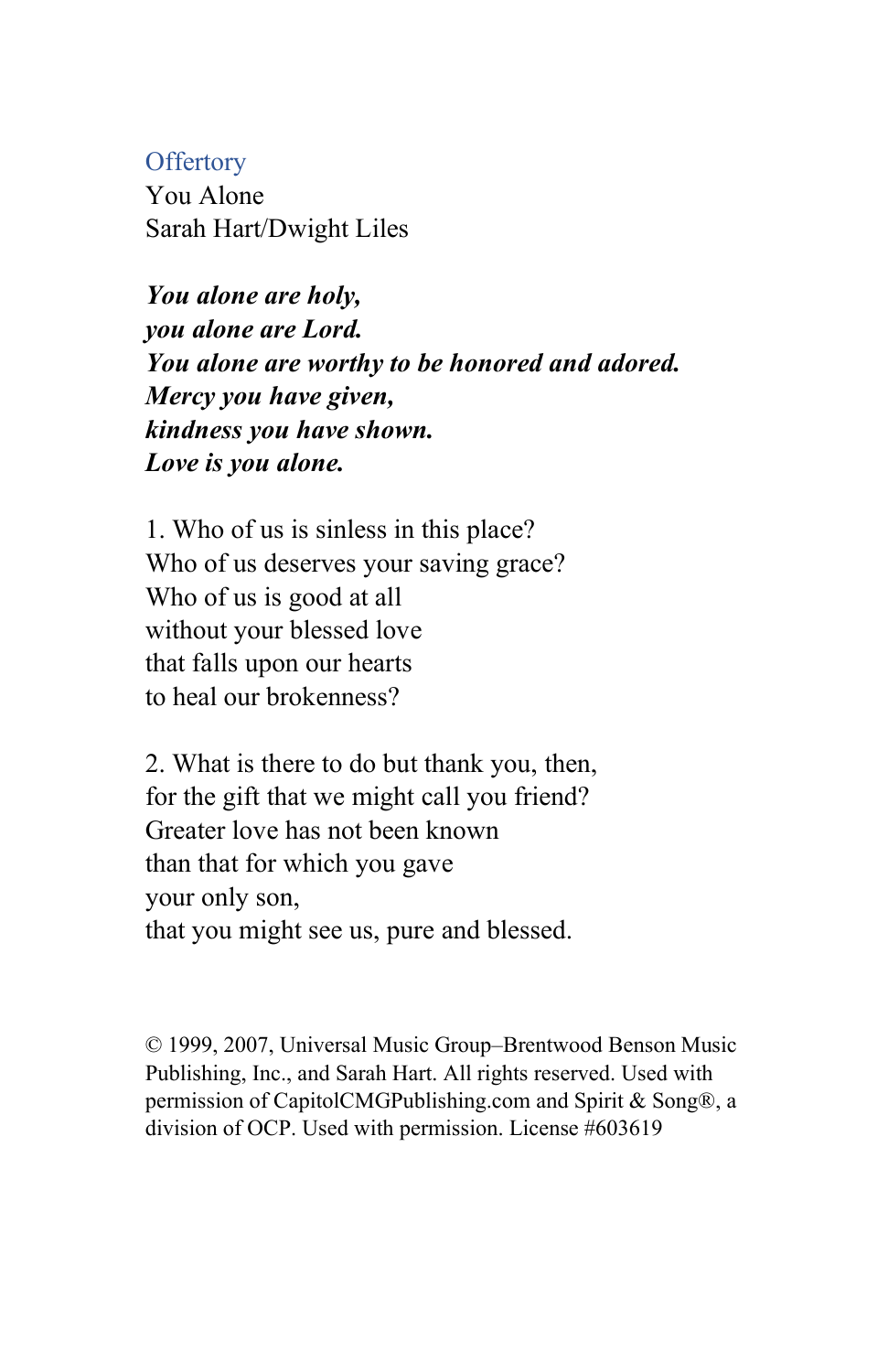## Communion

*As you once prepared a home, For yourself in Mary's womb When she gave her free consent, so you now enrich my heart.*

1. I may rest, Lord, on your breast, To my hearts delight and joy; Like the apostle whom you loved, Let me spread your realm of peace.

2. I adore you, Lord, in faith; Take me as your instrument. Nothing I withhold from you, For your honor is my joy.

3. Without winepress flows no wine, Wheat needs grinding in the mill. There's no victory without death, Dying only wins the war.

4. Take, O Lord, my heart, my hands, Pledge me for your victory. Calmly I will bear the pain When I feel the lance and nails.

5. I shall never be alone For you stay with me, O Lord. You support me in the strife, All my wanderings you will share.